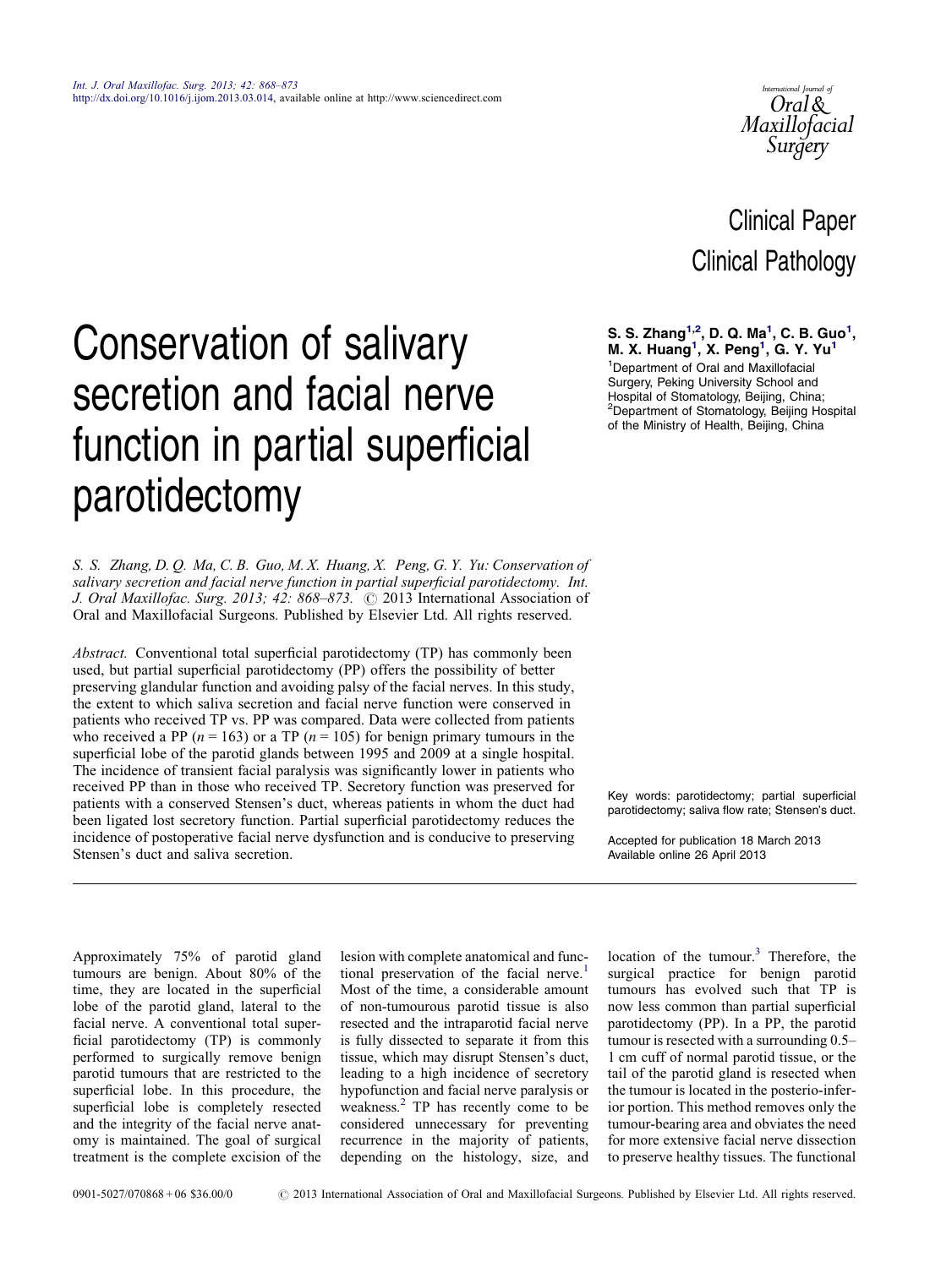parotidectomy (FP) became established on the basis of PP. An FP includes the management of the PP and the lifting incision, and conservation of the superficial musculo-aponeurotic system (SMAS) flap, the great auricular nerve, and Stensen's duct. This preserves more of the function of the parotid gland and the related tissues, improves cosmetic results, and minimizes the incidence of facial nerve paralysis and other side effects. The FP is now the treatment of choice for most patients with benign tumours in the superficial lobe of the parotid gland.

Damage to the facial nerve is one of the most serious complications of parotid gland surgery. As many as 30–65% of patients experience transient weakness from facial nerve paralysis, and 3–6% experience permanent dysfunction of the facial nerve following TP.<sup>[4](#page-5-0)</sup> In addition, xerostomia can reduce a patient's quality of life after parotidectomy. In the present study, the outcomes of the use of PP compared with TP performed during the same time-interval at a single institution were reviewed. Specifically, the conservation of salivary secretion and facial nerve function was compared between patients who received PP and TP.

#### Subjects and methods

A total of 268 patients with previously untreated benign parotid tumours within the superficial lobe, who underwent a primary parotidectomy between 1995 and 2009, were included in this study. Of these patients, 105 received a TP and 163 received a PP. For all patients, the diagnosis was confirmed by pathological

Table 1. Patient characteristics.

|                                      | Total<br>superficial<br>parotidectomy<br>(TP) $(n = 105)$ |               | Partial | superficial<br>parotidectomy<br>(PP) $(n = 163)$ |     |                   |
|--------------------------------------|-----------------------------------------------------------|---------------|---------|--------------------------------------------------|-----|-------------------|
|                                      |                                                           |               |         |                                                  |     | Total $(n = 268)$ |
|                                      | No.                                                       | $\frac{0}{0}$ | No.     | $\frac{0}{0}$                                    | No. | $\%$              |
| Sex                                  |                                                           |               |         |                                                  |     |                   |
| Male                                 | 59                                                        | 56.2          | 91      | 55.8                                             | 150 | 56.0              |
| Female                               | 46                                                        | 43.8          | 72      | 44.2                                             | 118 | 44.0              |
| Surgery position                     |                                                           |               |         |                                                  |     |                   |
| Left                                 | 55                                                        | 52.4          | 81      | 49.7                                             | 136 | 50.7              |
| Right                                | 50                                                        | 47.6          | 82      | 50.3                                             | 132 | 49.3              |
| Pathologic diagnosis                 |                                                           |               |         |                                                  |     |                   |
| Pleomorphic adenomas                 | 71                                                        | 67.6          | 86      | 52.8                                             | 157 | 58.6              |
| Warthin's tumour                     | 26                                                        | 24.8          | 52      | 31.9                                             | 78  | 29.1              |
| Basal cell adenoma                   | 4                                                         | 3.8           | 16      | 9.8                                              | 20  | 7.5               |
| Other types                          | 4                                                         | 3.8           | 9       | 5.5                                              | 13  | 4.9               |
| The management of the Stensen's duct |                                                           |               |         |                                                  |     |                   |
| Preserving the duct                  | 35                                                        | 33.3          | 130     | 79.8                                             | 165 | 61.6              |
| Ligating the duct                    | 70                                                        | 66.7          | 33      | 20.2                                             | 103 | 38.4              |
| Recurrence of the tumour             | $\mathbf{0}$                                              | $\mathbf{0}$  |         | 0.6                                              |     | 0.37              |

examination of the excised tumours. The median age of the patients was 51 years (range 6–81 years); 118 were female and 150 were male (male to female ratio 1.27:1) (Table 1).

The medical records were reviewed to obtain the following information: patient demographics, preoperative clinical assessment, histological findings, and postoperative transient facial paralysis. Intraoperative details were recorded by the surgeons at the time of surgery and included the location and size of each tumour and its relationship to the facial nerve, the extent of surgery, which branches of the facial nerve were dissected, and the management of the Stensen's duct.

In this study, TP constituted removal of the entire lateral lobe of the parotid gland and complete facial nerve dissection. FP included the management of the PP and the lifting incision, and conservation of the SMAS flap, the great auricular nerve, and Stensen's duct. PP was defined as any procedure in which less than a superficial lobectomy was performed; all 163 patients who received a PP received an FP, so these terms are used interchangeably. In a TP, the intraparotid facial nerve can be dissected using either an anterograde or retrograde technique. Retrograde dissection of the facial nerve has been more popular in China and this practice was followed in the current study. Using this method, the peripheral branches were identified first, and then dissected proximally to the bifurcation or main trunk. After the skin flap was raised, the resection of the parotid gland began from the anterior border, where Stensen's duct emanates from the

gland onto the masseter muscle, and the facial nerve was separated away from the tumour. Whenever the facial nerve was found to lie across the duct, efforts were made to preserve the duct; if, however, the intraparotid facial nerve was below Stensen's duct, the duct was transected and ligated. When the bifurcation and main trunk of the facial nerve became exposed, the superior parotid gland was resected at its posterior border with the tumour<sup>[5](#page-5-0)</sup> [\(Fig.](#page-2-0) 1). If the tumour was less than 2 cm in diameter or if the tumour was located in the tail of the parotid gland, a PP was carried out.

In the PP, only a portion of the facial nerve, i.e. the peripheral branches beyond the tumour site, was meticulously dissected, and the parotid tumour was resected with a surrounding 0.5–1 cm cuff of normal parotid tissue $^6$  $^6$  ([Fig.](#page-2-0) 2), except when the tumour abutted the plane of the facial nerve. The Stensen's duct was usually preserved in the PP unless it hindered the procedure of tumour resection.

Transient facial palsy at 1 week after surgery was recorded in the case notes. All patients were followed for at least 6 months after surgery; follow-up ranged from 6 to 159 months, and the median follow-up time was 18 months. The patients were asked to give a history and were given a clinical examination. Every patient was examined by palpation for recurrence of the tumour. When a recurrence was suspected, ultrasound, computed tomography, or magnetic resonance imaging was performed to confirm or exclude this diagnosis. They were also given a questionnaire on postoperative complications, and formal tests for facial movement and secretion function. The objective clinical evaluation of postoperative complications in all patients was performed by a single clinician (Dr. Zhang) who was blinded to the details of the surgery.

All patients eligible for the study were evaluated by an index score created specifically to evaluate facial motor function and salivation. The severity of the patient's loss of salivation was rated using a scale from 1 (fully satisfied with current status without any discomfort) to 4 (extremely uncomfortable). Facial nerve dysfunction was evaluated using the House– Brackmann grading system,<sup>[7](#page-5-0)</sup> which includes six grades ranging from grade I (normal function) to grade VI (complete loss of facial motor function), and the branches of the facial nerve that appeared to be paralyzed were recorded.

Saliva flow rates in the operated and contralateral parotid glands were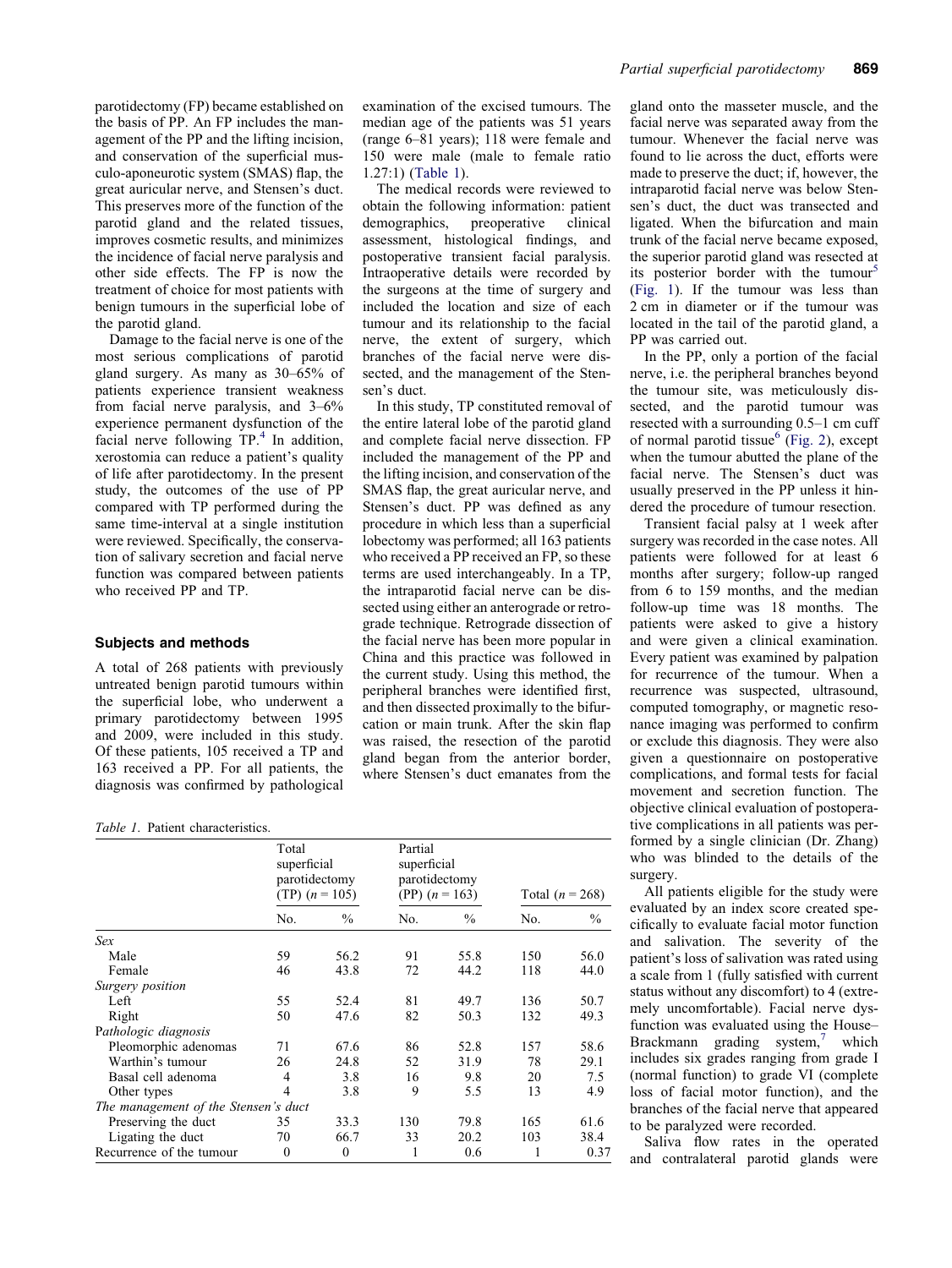<span id="page-2-0"></span>

Fig. 1. Total superficial parotidectomy (TP): the entire superficial parotid gland is removed with the tumour; all of the branches of the facial nerve distributions are exposed. (A) Before operation. (B) After TP.

measured by sampling the secreted saliva using a Lashley cup. First, the unstimulated saliva flow was collected for 5 min; then, after resting for 10 min, salivation was stimulated by application of 2% citric acid to the dorsal surface of the anterior tongue with a saturated cotton swab, five times at 15-s intervals. The stimulated saliva flow was also collected for 5 min and compared between the operated and contralateral sides.

The study had institutional review board approval and written informed consent was obtained from each patient. All data collected were entered onto code sheets which were then captured in a database. Data were presented either as means with standard deviations or as percentages when appropriate. All statistical analyses were performed using SPSS 13.0 for Windows. All categorical variables were analyzed in a univariate analysis using  $\chi^2$  tests; *t*-tests were employed when continuous variables were encountered. Saliva flow rates were compared between TP and PP by independent samples *t*-test,

and saliva flow rates of the operated and contralateral sides for both TP and PP were compared by paired samples *t*-test. Incidences of recurrence in the two groups were analyzed by Fisher's exact test. Pvalues of less than 0.05 were interpreted as statistically significant.

#### **Results**

Information was obtained from the patient case notes and a contemporaneous database; patients presenting symptoms of



Fig. 2. Partial parotidectomy, a component of partial superficial parotidectomy (PP). The parotid tumour is resected with a surrounding 0.5–1 cm cuff of normal parotid tissue. Only a portion of the facial nerve branches is dissected. Most of the gland is preserved. (A) Before operation. (B) After PP.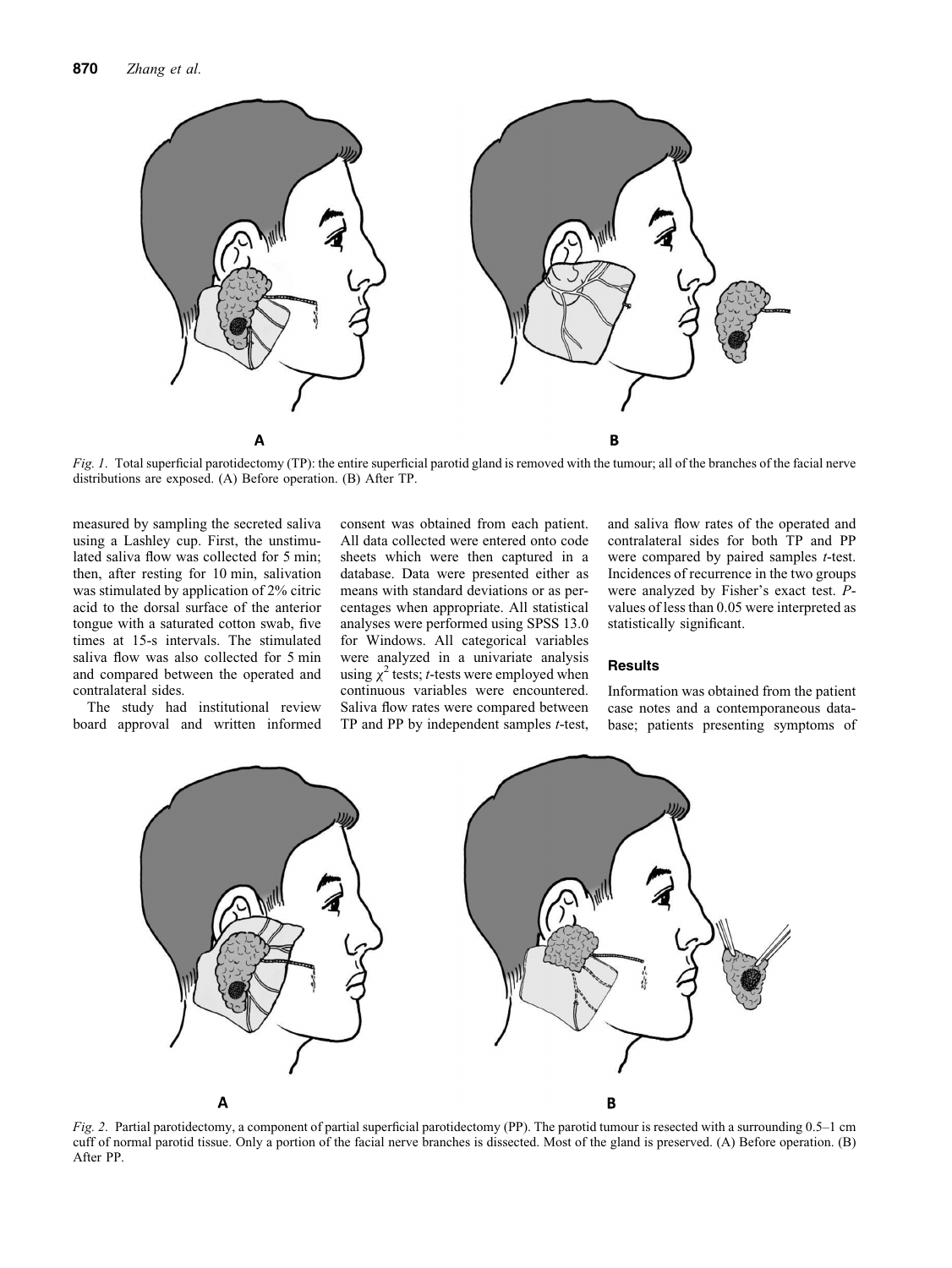complications following total or partial superficial parotidectomy were investigated by Dr. Zhang. During the study period, a total of 268 patients with a benign tumour in the superficial lobe of the parotid gland were treated with parotid surgery, including 163 (60.8%) who received a PP and 105 (39.2%) who received a conventional TP. Among them, 136 patients (50.7%) had a tumour located on the left side of the face, and 132 (49.3%) had a tumour on the right side. Of all 268 patients in this series, 75 were followed up for 6–12 months, 161 for 13– 24 months, 16 for 25–36 months, and 11 for more than 37 months after the operation. Histologically, the tumours were pleomorphic adenomas in 157 patients (58.6%), Warthin's tumour in 78 patients (29.1%), and basal cell adenomas in 20 patients (7.5%); the rest were benign lesions of other types  $(n = 13, 4.9\%)$ . One patient with a Warthin's tumour had recurrence after PP. There was no statistically significant difference in the recurrence rate between the TP and PP groups, which were 0% and 0.6%, respectively ( $P = 0.608$ ).

#### Facial nerve function

The most common surgical complication was transient facial palsy. The overall transient palsy rate was 24%. According to the surgical records, an average of  $3.55 \pm 1.152$  branches of the intraparotid facial nerve were dissected for each patient in the TP group, and an average of  $1.58 \pm 0.974$  branches for each patient in the PP group ( $P = 0.006$ ). Facial nerve function was assessed at 1 week postoperatively, and palsy rates were compared among patients with TP vs. PP. The incidence of temporary facial nerve dysfunction was higher in patients who had TP (34/105, 32.4%), compared with PP (29/163, 17.8%) ( $P = 0.005$ ). There were proportionally more patients with multi-branch nerve palsy in the TP group (6/105, 5.7%) than in the PP group (6/163, 3.7%; Table 2), however there was no statistically significant difference. A permanent palsy was more common in the TP group (4/105, 3.8%) compared with the PP group (3/163, 1.8%), however the difference failed to reach statistical significance  $(P = 0.324)$  (Table 2). All seven patients with permanent dysfunction of the nerve branches had mild dysfunction, defined as House–Brackmann grade II. In most of them (5/7, 71.4%), the nerve affected was the marginal mandibular branch. The marginal mandibular facial nerve was involved during the surgery of 83

Table 2. The number of patients who developed palsy of a facial nerve branch after total superficial parotidectomy and partial superficial parotidectomy.

| Palsy                     |            | Total superficial parotidectomy (TP)<br>$(n = 105)$ |        |            | Partial superficial parotidectomy<br>(PP) $(n = 163)$ |        |
|---------------------------|------------|-----------------------------------------------------|--------|------------|-------------------------------------------------------|--------|
|                           | $0^a$      |                                                     | >1     |            |                                                       | >1     |
| Temporary, no. $(\%)^b$   | 71 (67.6)  | 28(26.7)                                            | 6(5.7) | 134 (82.2) | 23(14.1)                                              | 6(3.7) |
| Permanent,<br>no. $(\% )$ | 101 (96.2) | 3(2.9)                                              | 1(0.9) | 160 (98.2) | 2(1.2)                                                | 1(0.6) |

<sup>a</sup> The numbers in this line represent the number of nerve branches affected.<br><sup>b</sup> P = 0.005 between TP (34/105, 32.4%) and PP (29/163, 17.8%) for the incidence of temporary facial nerve dysfunction.

| <i>Table 3.</i> Incidence of palsy among specific facial nerve branches. |  |  |  |
|--------------------------------------------------------------------------|--|--|--|
|                                                                          |  |  |  |

| Palsy                  |           | Partial superficial<br>Total superficial<br>parotidectomy (TP) $(n = 105)$<br>parotidectomy (PP) $(n = 163)$ |           |           |
|------------------------|-----------|--------------------------------------------------------------------------------------------------------------|-----------|-----------|
|                        | Temporary | Permanent                                                                                                    | Temporary | Permanent |
| Mandibular, no. $(\%)$ | 34 (32.4) | 3(2.9)                                                                                                       | 25(15.3)  | 2(1.2)    |
| Buccal, no. $(\%)$     | 6(5.7)    | 0(0)                                                                                                         | 6(3.7)    | 1(0.6)    |
| Zygomatic, no. $(\% )$ | 4(3.8)    | 1(1.0)                                                                                                       | 5(3.1)    | 0(0)      |
| Temporal, no. $(\% )$  | 2(1.9)    | 1(1.0)                                                                                                       | 5(3.1)    | 1(0.6)    |

of 105 (79.0%) patients in the TP group and 94 of 163 (57.7%) patients in the PP group. More details regarding postoperative facial nerve function are provided in Tables 2 and 3.

#### Saliva flow rate

The saliva flow rate was measured during follow-up, after surgery. The mean saliva flow rate on the side of the operated gland was significantly lower than that on the contralateral side (unstimulated  $P = 0.005$ , and stimulated  $P < 0.001$ ). Statistically significant differences in mean saliva flow rate were found among patients who received TP vs. PP in both the unstimulated and stimulated groups (unstimulated  $P < 0.001$ , and stimulated  $P < 0.001$ ), as shown in Table 4. Patients who received TP were at greater risk of having the parotid duct dissected and ligated than patients who received PP (70/105, 66.7% vs. 33/163, 20.2%,  $P < 0.001$ ). Among patients in whom Stensen's duct was preserved (165/268; 61.6%), the mean postoperative parotid saliva flow rates on the operated side were 0.1105 g/5 min and 0.5261 g/5 min, under unstimulated and stimulated conditions,

respectively, contrasting with a parotid saliva flow rate of 0 g/5 min under either condition among patients in whom the duct was ligated. Among the 165 patients in whom the duct was preserved, there were statistically significant differences in mean saliva flow rates between patients who received TP  $(n = 35)$  and PP  $(n = 130)$  (unstimulated  $P = 0.001$ , and stimulated  $P = 0.001$ ). The receipt of TP was consistently associated with a lower mean saliva flow rate for both unstimulated and stimulated groups than receipt of PP (for patients with TP, mean unstimulated and stimulated saliva flow rates were 0.0357 g/5 min and 0.2369 g/5 min, respectively, vs. 0.1306 g/5 min and 0.6040 g/5 min for patients with PP; [Table](#page-4-0) [5\)](#page-4-0). Furthermore, the mean saliva flow in the operated side was found to be significantly lower than that of the contralateral side under both stimulated and unstimulated conditions for both the TP and PP groups,  $P < 0.001$  ([Table](#page-4-0) 6).

#### **Discussion**

Surgical procedures for a benign disease of the parotid gland should achieve complete disease remission with minimal sur-

Table 4. Postoperative mean saliva flow rate on the operated side.

| Type                                   | Saliva flow rate $(g/5 \text{ min})$ |                     |  |  |
|----------------------------------------|--------------------------------------|---------------------|--|--|
|                                        | Unstimulated                         | Stimulated          |  |  |
| Total superficial parotidectomy (TP)   | $0.0119 \pm 0.0036$                  | $0.0790 \pm 0.0407$ |  |  |
| Partial superficial parotidectomy (PP) | $0.1042 \pm 0.0258$                  | $0.4817 \pm 0.0510$ |  |  |
| P-value                                | < 0.001                              | ${<}0.001$          |  |  |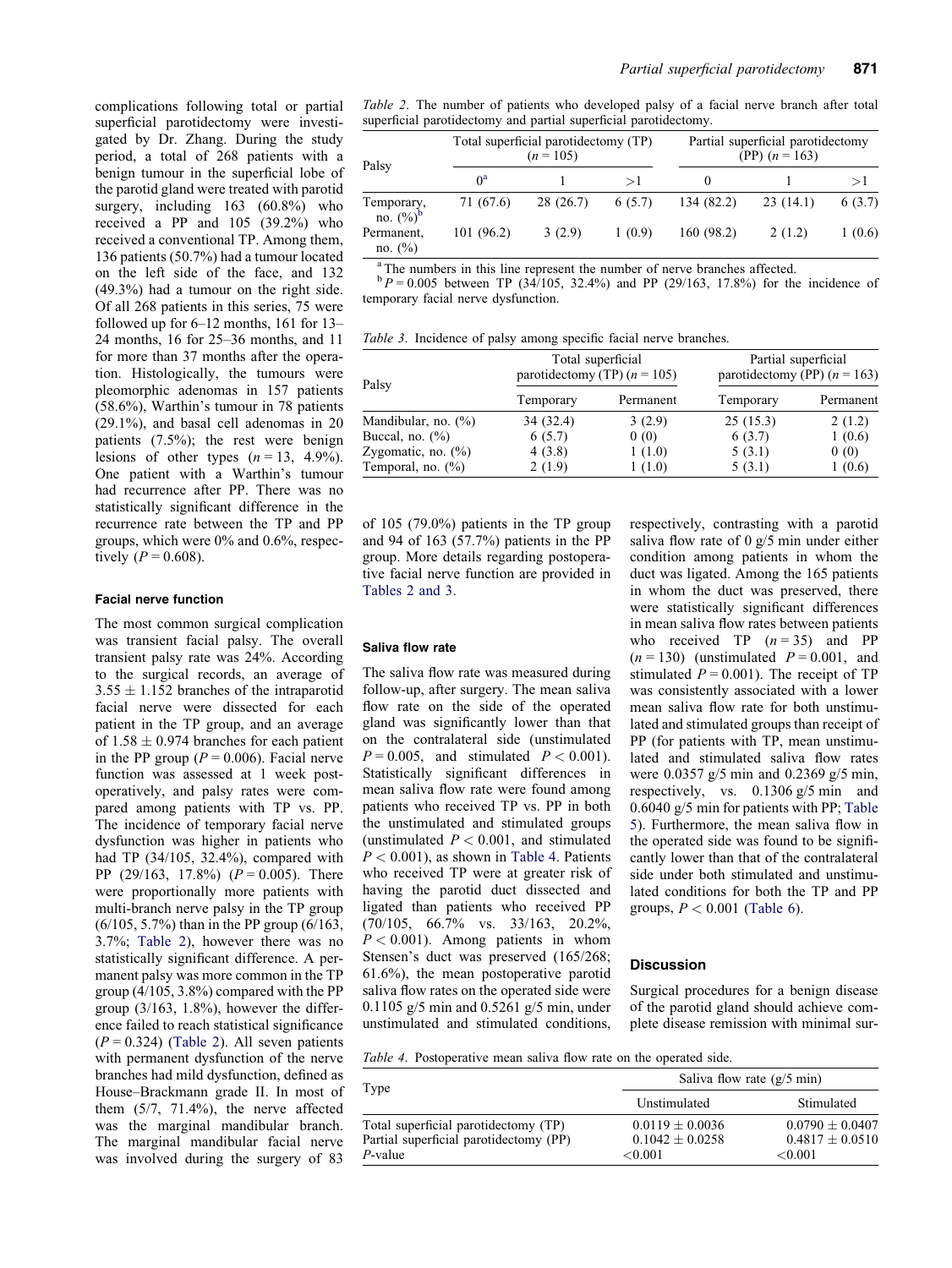#### <span id="page-4-0"></span>872 Zhang et al.

Table 5. Postoperative mean saliva flow rate on the operated side with preserved Stensen's duct (g/5 min).

| Type                                   | Saliva flow rate $(g/5 \text{ min})$ |                     |  |  |
|----------------------------------------|--------------------------------------|---------------------|--|--|
|                                        | Unstimulated                         | Stimulated          |  |  |
| Total superficial parotidectomy (TP)   | $0.0357 \pm 0.0078$                  | $0.2369 \pm 0.0893$ |  |  |
| Partial superficial parotidectomy (PP) | $0.1306 \pm 0.0176$                  | $0.6040 \pm 0.0598$ |  |  |
| $P$ -value                             | 0.001                                | 0.001               |  |  |

Table 6. Mean saliva flow rate on the operated and contralateral side for total superficial parotidectomy and partial superficial parotidectomy (g/5 min).

| Type                  |                   | Unstimulated      | Stimulated          |                     |  |
|-----------------------|-------------------|-------------------|---------------------|---------------------|--|
|                       | ТP                | РP                | TР                  | PP                  |  |
| Operated<br>side      | $0.0119 + 0.0036$ | $0.1042 + 0.0258$ | $0.0790 \pm 0.0407$ | $0.4817 + 0.0510$   |  |
| Contralateral<br>side | $0.1513 + 0.0281$ | $0.1892 + 0.0293$ | $0.9592 + 0.0973$   | $0.9852 \pm 0.0659$ |  |
| $P$ -value            | <0.001            | ${<}0.001$        | ${<}0.001$          | ${<}0.001$          |  |

TP, total superficial parotidectomy; PP, partial superficial parotidectomy.

gical morbidity; it is also important to reduce sequelae to secure a satisfactory quality of life after surgery. As a surgical technique, PP aims to completely excise the tumour with a smaller free margin of normal parotid parenchyma around the tumour (at least 0.5–1 cm), i.e. to obtain a clear surgical margin while anatomically and functionally preserving the facial nerve.<sup>[1](#page-5-0)</sup> In our study, there was no significant difference in tumour recurrence between the two techniques of parotidectomy, although one Warthin's tumour recurred in the PP group, possibly because there were multiple foci of the tumour originating from residual lymph nodes. $\delta$ PP is therefore comparable to TP in terms of the recurrence rate of the tumour.

In the PP procedure, most of the superficial lobe of the gland was preserved and facial nerve dissection was limited to the area immediately surrounding the tumour, which reduced the extent of facial nerve dissection compared with TP. In TP, all of the branches of the facial nerve distributions were dissected away from the tumour and surrounding tissues, no matter whether anterior dissections beginning from the main trunk or retrograde dissections beginning from the peripheral branches were performed. The extent of surgical resection was correlated with the risk of facial nerve injury; less unavoidable exposure will result in less inadvertent injury. In our present series, the more extensive procedures in the TP group were associated with a 2.2 fold increase in the number of nerve branches dissected  $(3.55 \pm 1.152$  branches) compared with the PP group  $(1.58 \pm 0.974$  branches).

During the first postoperative week, transient postoperative facial nerve dysfunction occurred in 17.8% of the patients in the PP group vs. 32.4% in the TP group, which compares well with the 30–60% reported incidence in a published study.<sup>[1](#page-5-0)</sup> The incidence of transient postoperative facial nerve weakness was much lower following PP than TP surgery techniques. These findings are consistent with those of previous reports, and consequently PP has been endorsed by other authors $3,9$  as the procedure of choice for previously untreated benign parotid tumours lying superficial to the plane of the facial nerve. Although most cases of postoperative facial nerve dysfunction are transitory in nature, it can nevertheless impair the patient's quality of life and cause distress.

For the patients in the current study, permanent facial nerve palsy was mild in extent: all seven such patients presented with grade II facial nerve paralysis at more than 6 months of follow-up. Interestingly, mandibular marginal branch palsy alone was involved in 32.4% of TP patients and 15.3% of PP patients. Because this is the longest of all facial nerve branches<sup>[10,11](#page-5-0)</sup> and proximal to the tail of the parotid gland, which is most frequently affected by the tumours, it is probably not surprising that the mandibular marginal branch was the most commonly injured in our series, a finding that is in keeping with those of previous studies.<sup>[1,12](#page-5-0)</sup> In contrast to a TP, a PP is more difficult to perform and can only be performed by a surgeon with great experience. This method of surgery demands a highly skilled surgeon who is intimately familiar with the anatomy.

In our study, parotid gland function after the parotidectomy was directly evaluated by measuring the saliva flow rate. We measured all saliva flow rates in the same room, under quiet conditions, between the hours of 9:00 and 11:00 a.m. to minimize the effects of temperature and circadian rhythm on saliva flow. In patients given TP, the Stensen's duct was ligated and cut. With duct ligation, there is spontaneous atrophy of the glandular acini and the parotid gland loses secretory function. We found that the facial nerve was above the parotid duct in most patients, giving us the anatomical basis to preserve the duct. In this way, the saliva secreted from the parotid remnant was discharged into the mouth through the duct, and partial function of the gland could be preserved. In patients in our study in whom the duct was preserved, glandular function was decreased postoperatively (after removal of part of the normal glandular parenchyma adjacent to the tumours), but saliva flow from the residual gland was well preserved. In patients in whom the duct was resected, the saliva flow rate was reduced to zero and saliva secretion on the operated side was lost. Therefore, ligation of the parotid duct should be avoided. We have demonstrated that patients who received PP were left with a higher saliva flow rate than patients who received TP, both under unstimulated and stimulated conditions. In a further analysis of only the patients in whom the Stensen's duct was preserved, there was still an obvious statistical difference in saliva flow rate between those who received TP vs. PP. Because the superficial part of the parotid gland comprises approximately 80% of the volume of the parotid parenchyma and provides 85–89% of saliva secretion,  $13,14$  incomplete excision of the superficial lobe of the parotid gland could preserve partial function. A good correlation between gland volume and saliva flow rate has been reported.<sup>[9](#page-5-0)</sup> Less extensive surgery, with preservation of Stensen's duct, was important for achieving good functional restoration of the gland.

In conclusion, a partial superficial parotidectomy could reduce the incidence of postoperative facial nerve weakness and preserve Stensen's duct and more function of the gland in terms of saliva secretion. A partial superficial parotidectomy is the surgical modality of choice for primary benign tumours less than 2 cm in size in the superficial lobe of the parotid gland.

## Funding

None.